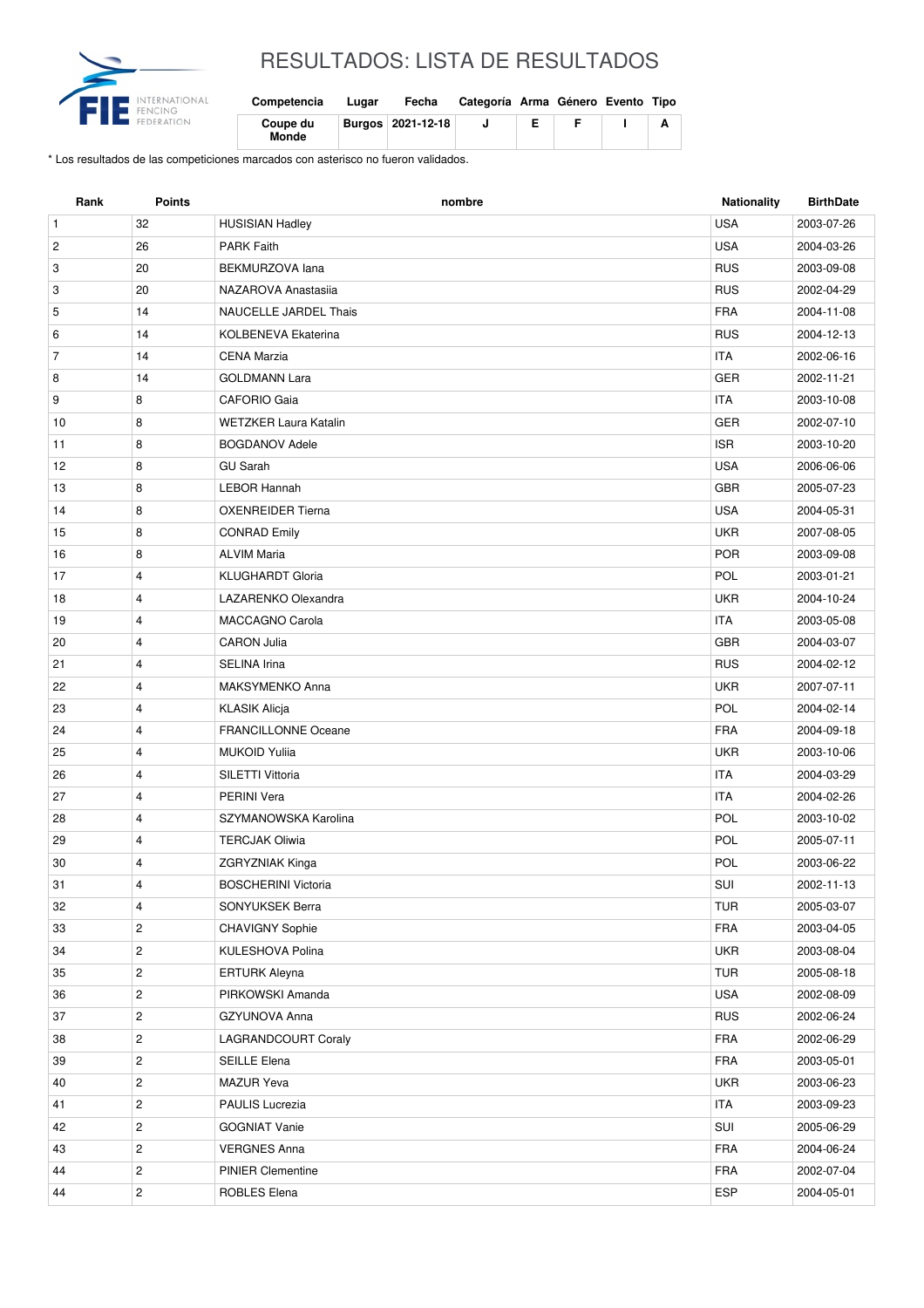| Rank | <b>Points</b>  | nombre                      | <b>Nationality</b> | <b>BirthDate</b> |
|------|----------------|-----------------------------|--------------------|------------------|
| 46   | $\overline{c}$ | RUSTAMOVA Anastasija        | <b>RUS</b>         | 2005-05-06       |
| 47   | $\overline{c}$ | KOZIELSKI Katharina         | <b>GER</b>         | 2003-02-28       |
| 48   | $\overline{2}$ | <b>DOQUET Anaelle</b>       | <b>FRA</b>         | 2005-01-06       |
| 49   | $\sqrt{2}$     | <b>TRUUSE Gabriela</b>      | <b>EST</b>         | 2004-03-27       |
| 50   | $\overline{c}$ | ZITTEL Alexandra            | <b>GER</b>         | 2004-09-28       |
| 51   | $\overline{c}$ | <b>GALPER Eva</b>           | <b>ISR</b>         | 2002-11-21       |
| 52   | $\overline{c}$ | ROMEO Virgina               | SUI                | 2002-05-28       |
| 52   | $\overline{c}$ | <b>VOROBIEVA Anastasia</b>  | <b>RUS</b>         | 2002-07-26       |
| 54   | $\overline{c}$ | <b>PENNISI Paola</b>        | <b>ITA</b>         | 2004-01-03       |
| 55   | $\overline{2}$ | RAPOSO Dana                 | <b>ESP</b>         | 2002-09-02       |
| 56   | $\overline{c}$ | <b>DOGAN Safille</b>        | <b>RUS</b>         | 2004-06-25       |
| 57   | $\sqrt{2}$     | <b>HUSSEIN Aya</b>          | EGY                | 2003-12-28       |
| 58   | $\overline{c}$ | JANELLI Zofia               | POL                | 2002-12-25       |
| 59   | $\overline{2}$ | <b>GROLLMISCH Felicitas</b> | <b>GER</b>         | 2002-05-08       |
| 60   | $\sqrt{2}$     | KHAERTDINOVA Polina         | <b>RUS</b>         | 2003-11-06       |
| 61   | $\overline{c}$ | PEREZ QUIROGA Victoria      | <b>ESP</b>         | 2002-07-20       |
| 62   | $\overline{c}$ | PATURU Meghana              | <b>USA</b>         | 2004-04-22       |
| 63   | $\overline{c}$ | <b>PEAT Sophie</b>          | <b>GBR</b>         | 2004-01-29       |
| 64   | $\overline{c}$ | <b>JACKSON Ellie</b>        | <b>GBR</b>         | 2004-08-25       |
| 65   | $\mathbf{1}$   | PRAXMARER Leonore           | AUT                | 2003-01-24       |
| 66   | $\mathbf{1}$   | <b>FOFANOVA Mariia</b>      | <b>RUS</b>         | 2002-08-03       |
| 67   | $\mathbf{1}$   | <b>KORKUS Emilia</b>        | POL                | 2004-12-18       |
| 68   | $\mathbf{1}$   | <b>WIECZOREK Anna</b>       | POL                | 2003-05-20       |
| 69   | $\mathbf{1}$   | <b>FRANCHINI Alice</b>      | <b>ITA</b>         | 2002-01-26       |
| 70   | $\mathbf{1}$   | CIESLIK Cecylia             | POL                | 2005-09-19       |
| 71   | $\mathbf{1}$   | BIELESZOVA Veronika         | CZE                | 2002-04-25       |
| 71   | $\mathbf{1}$   | <b>JOYCE Michaela</b>       | <b>USA</b>         | 2004-03-15       |
| 73   | $\mathbf{1}$   | SBARZELLA Eleonora          | <b>ITA</b>         | 2005-03-01       |
| 74   | $\mathbf{1}$   | <b>PEDLER Erin</b>          | <b>GBR</b>         | 2004-08-10       |
| 75   | $\mathbf{1}$   | <b>LANDO Tamara</b>         | <b>ISR</b>         | 2002-06-21       |
| 76   | $\mathbf{1}$   | IZZO lulia                  | SUI                | 2002-08-28       |
| 77   | $\mathbf{1}$   | LIAKHOVA Anna               | <b>RUS</b>         | 2002-07-25       |
| 78   | 1              | LOZANO Candela              | <b>ESP</b>         | 2006-03-06       |
| 79   | $\mathbf{1}$   | <b>BOUILLANT Audrey</b>     | SUI                | 2002-09-26       |
| 79   | $\mathbf{1}$   | KUZNETSOV Victoria          | USA                | 2005-11-29       |
| 81   | $\mathbf{1}$   | <b>KRZYZANIAK Patrycia</b>  | <b>GBR</b>         | 2003-06-04       |
| 82   | $\mathbf{1}$   | <b>KHAMIS Yasmine</b>       | USA                | 2006-04-12       |
| 83   | $\mathbf{1}$   | <b>LIXANDRU Nicole</b>      | <b>ESP</b>         | 2003-10-10       |
| 84   | 1              | PALK Madli                  | <b>EST</b>         | 2003-06-26       |
| 85   | $\mathbf{1}$   | HUBER Pia                   | AUT                | 2003-10-08       |
| 86   | $\mathbf{1}$   | <b>MUELLER Fiona</b>        | GER                | 2004-10-01       |
| 87   | $\mathbf{1}$   | JARASSIER Helen             | FRA                | 2003-09-18       |
| 88   | $\mathbf{1}$   | RAMUZ Leonie                | SUI                | 2006-02-24       |
| 89   | $\mathbf{1}$   | <b>HABRAN</b> Emeline       | <b>BEL</b>         | 2004-01-19       |
| 90   | $\mathbf{1}$   | KHRAIS AZIBI Ellina         | <b>FRA</b>         | 2004-05-14       |
| 91   | $\mathbf{1}$   | <b>ODONNELL Amanda</b>      | USA                | 2004-05-06       |
| 92   | $\mathbf{1}$   | <b>BALYAGINA Anastasia</b>  | <b>RUS</b>         | 2002-11-21       |
| 93   | $\mathbf{1}$   | <b>HEUBI Pauline</b>        | SUI                | 2005-04-15       |
| 94   | $\mathbf{1}$   | <b>ZERRWECK Lina</b>        | GER                | 2004-07-13       |
| 95   | $\mathbf{1}$   | VAINBERG Sophia             | <b>ISR</b>         | 2004-09-05       |
|      |                |                             |                    |                  |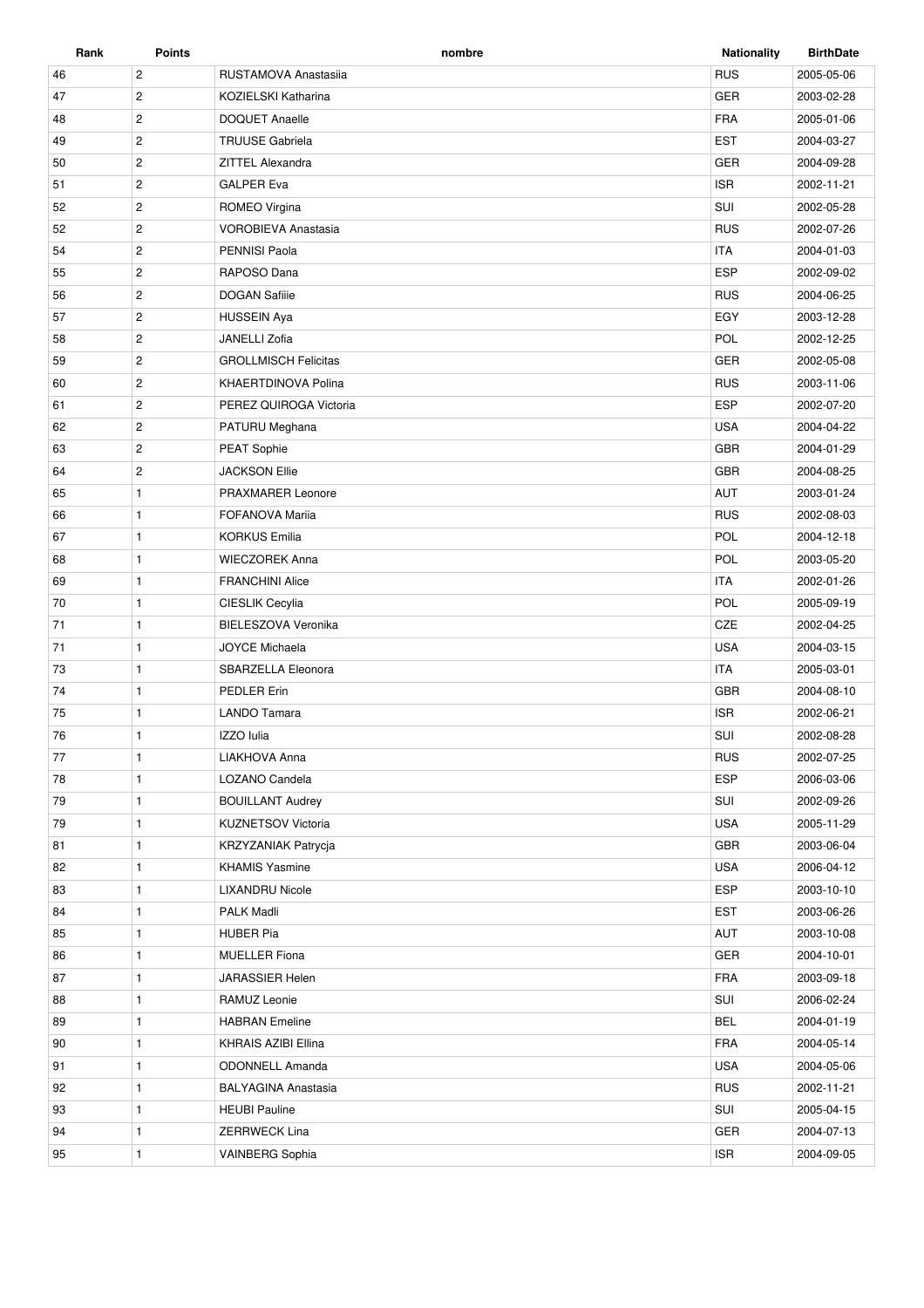| Rank | <b>Points</b> | nombre                        | <b>Nationality</b> | <b>BirthDate</b> |
|------|---------------|-------------------------------|--------------------|------------------|
| 96   | $\mathbf{1}$  | PROKSIKOVA Patricie           | CZE                | 2002-07-07       |
| 97   | 0,5           | <b>ELAMUR Mia</b>             | <b>ISR</b>         | 2003-01-13       |
| 98   | 0,5           | MAIGA Magda Louna             | SUI                | 2006-07-28       |
| 99   | 0,5           | PROOSVALI Anneli              | <b>EST</b>         | 2006-03-27       |
| 100  | 0,5           | <b>TAREK Salma</b>            | EGY                | 2004-12-09       |
| 101  | 0,5           | <b>SONMUS Damlanur</b>        | <b>TUR</b>         | 2005-02-28       |
| 102  | 0,5           | <b>GRABOVSKYTE Lurde</b>      | LTU                | 2003-05-04       |
| 103  | 0,5           | ESTEVEZ ESCALONA Lola         | <b>ESP</b>         | 2005-09-20       |
| 104  | 0,5           | <b>VOLOSHYNA Marija</b>       | <b>UKR</b>         | 2002-11-19       |
| 105  | 0,5           | ROMANOVA Oleksandra           | <b>UKR</b>         | 2005-09-26       |
| 106  | 0,5           | <b>PASCHE Alyssa</b>          | SUI                | 2002-01-13       |
| 107  | 0,5           | <b>FEYGIN Nicole</b>          | <b>ISR</b>         | 2003-01-29       |
| 108  | 0,5           | ALVES DE LIMA Carolina        | <b>GER</b>         | 2004-09-14       |
| 109  | 0,5           | <b>INCORVAIA Giada</b>        | <b>ITA</b>         | 2003-01-20       |
| 110  | 0,5           | <b>GIORDANO Ginevra</b>       | <b>BRA</b>         | 2005-04-24       |
| 111  | 0,5           | PALLASVESA Inka               | <b>FIN</b>         | 2005-05-04       |
| 112  | 0,5           | ZIEGLER Luise                 | <b>GER</b>         | 2004-08-20       |
| 113  | 0,5           | <b>BULMAN Imogen</b>          | <b>GBR</b>         | 2003-07-19       |
| 114  | 0,5           | <b>BERNIGAUD Emilie</b>       | <b>FRA</b>         | 2004-07-10       |
| 115  | 0,5           | <b>TAYLOR Eleanor</b>         | <b>GBR</b>         | 2002-05-29       |
| 116  | 0,5           | <b>MARTINEZ VIDAL Elisa</b>   | <b>ESP</b>         | 2004-01-13       |
| 117  | 0,5           | <b>ESTEVES Leonor</b>         | <b>POR</b>         | 2006-02-02       |
| 118  | 0,5           | SA Madalena                   | <b>POR</b>         | 2002-06-18       |
| 119  | 0,5           | <b>BANOVIC</b> Iva            | CRO                | 2002-05-15       |
| 120  | 0,5           | <b>ALBRECHT Giulia</b>        | <b>GER</b>         | 2003-05-11       |
| 121  | 0,5           | MIRAMONTES TORNERO Andrea     | <b>ESP</b>         | 2005-11-23       |
| 122  | 0,5           | <b>VELA DE PANDO Vicotria</b> | <b>ESP</b>         | 2004-02-03       |
| 123  | 0,5           | PETERSEN Jara-Sophie          | <b>GER</b>         | 2003-09-05       |
| 124  | 0,5           | <b>GRABHER Konstanze</b>      | <b>AUT</b>         | 2004-03-11       |
| 125  | 0,5           | <b>MARTIN Juliette</b>        | <b>FRA</b>         | 2004-10-01       |
| 126  | 0,5           | <b>KAMARAS Kira</b>           | SUI                | 2003-09-26       |
| 126  | 0,5           | <b>RANGEL Beatriz</b>         | <b>ESP</b>         | 2002-05-09       |
| 128  | 0,5           | <b>VEHVILAINEN Vilma</b>      | <b>FIN</b>         | 2004-05-25       |
| 129  | 0             | NOTO Ludovica                 | <b>ITA</b>         | 2003-05-12       |
| 130  | 0             | <b>LINARES Helena</b>         | <b>ESP</b>         | 2006-02-03       |
| 131  | 0             | LEGAC Gloria-Dahlia           | AUT                | 2003-09-25       |
| 132  | 0             | <b>AXINTE Renata</b>          | ROU                | 2004-11-03       |
| 133  | 0             | <b>BOUCHER-ROWE Sarah</b>     | <b>GBR</b>         | 2004-06-14       |
| 134  | 0             | <b>SCALAMBRIN Stella Mahe</b> | SUI                | 2005-07-01       |
| 135  | 0             | <b>CHENNELLS Poppy</b>        | <b>GBR</b>         | 2003-02-13       |
| 135  | 0             | RANNINGER Maria Pilar         | <b>ESP</b>         | 2005-04-04       |
| 137  | $\mathbf 0$   | <b>FRANSSON Emma</b>          | SWE                | 2002-06-06       |
| 138  | $\mathbf 0$   | <b>GOMEZ LOPEZ Silvia</b>     | <b>ESP</b>         | 2007-04-11       |
| 139  | 0             | <b>ZENS Anna</b>              | <b>LUX</b>         | 2003-04-26       |
| 140  | $\mathbf 0$   | VANDENBOSSCHE Clara           | <b>BEL</b>         | 2004-10-14       |
| 141  | 0             | <b>BLACK Abagael</b>          | <b>GBR</b>         | 2003-09-06       |
| 141  | 0             | JADCZAK Dominika              | POL                | 2003-01-21       |
| 143  | 0             | <b>TABUCCHI Paula</b>         | <b>ESP</b>         | 2004-07-23       |
| 144  | 0             | PINYOL TOMAS Daniela          | <b>ESP</b>         | 2006-08-01       |
| 145  | $\mathbf 0$   | KLEINERT Lilly-Eleonore       | AUT                | 2004-12-04       |
|      |               |                               |                    |                  |